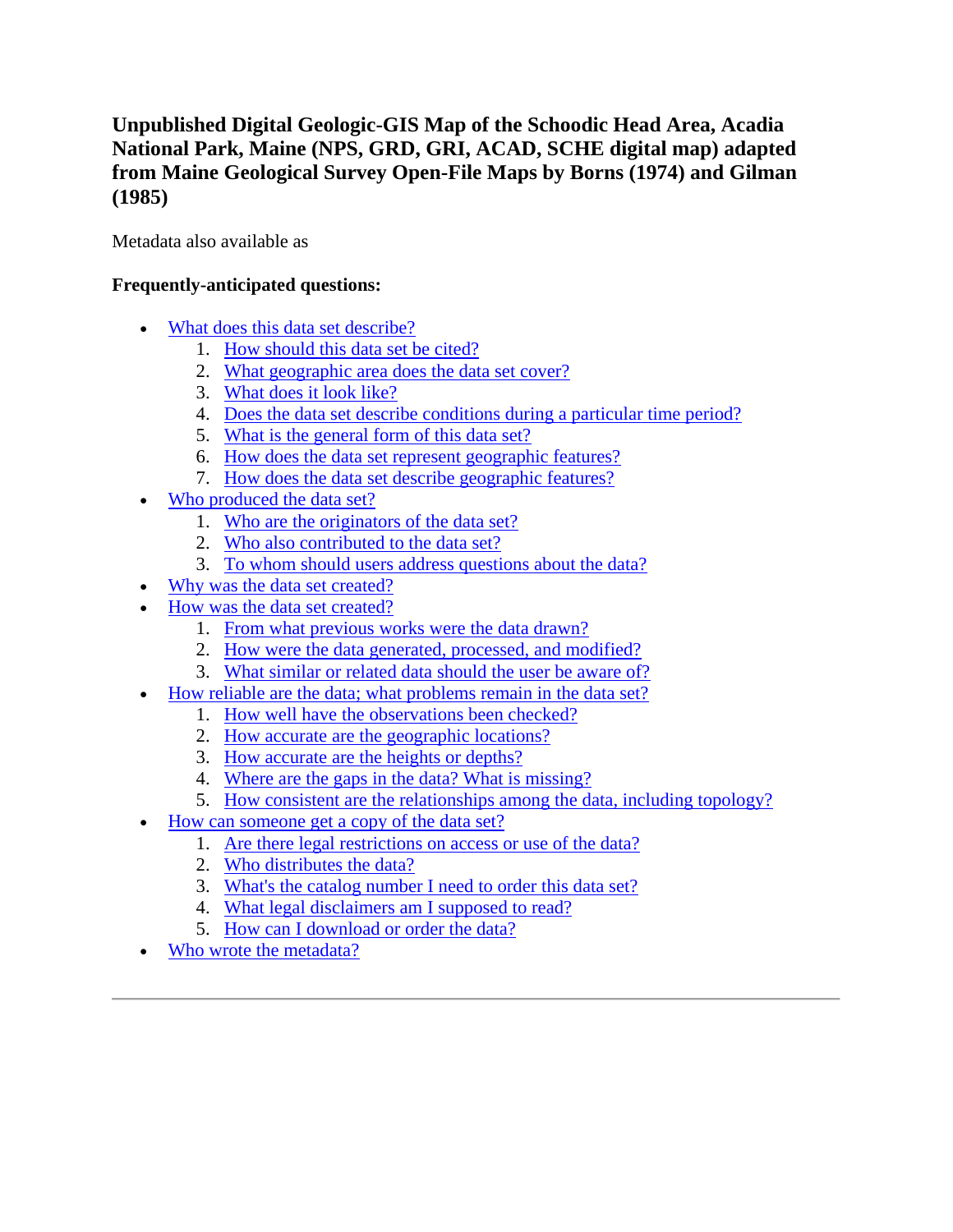### **What does this data set describe?**

#### *Title:*

Unpublished Digital Geologic-GIS Map of the Schoodic Head Area, Acadia National Park, Maine (NPS, GRD, GRI, ACAD, SCHE digital map) adapted from Maine Geological Survey Open-File Maps by Borns (1974) and Gilman (1985) *Abstract:*

The Unpublished Digital Geologic-GIS Map of the Schoodic Head Area, Acadia National Park, Maine is composed of GIS data layers and GIS tables in a 10.1 file geodatabase (sche\_geology.gdb), a 10.1 ArcMap (.mxd) map document (sche\_geology.mxd), individual 10.1 layer (.lyr) files for each GIS data layer, an ancillary map information document (acad surficial geology.pdf) which contains source map unit descriptions, as well as other source map text, figures and tables, metadata in FGDC text (.txt) and FAQ (.pdf) formats, and a GIS readme file (acad\_geology\_gis\_readme.pdf). Please read the acad\_geology\_gis\_readme.pdf for information pertaining to the proper extraction of the file geodatabase and other map files. To request GIS data in ESRI 10.1 shapefile format contact Stephanie O'Meara (stephanie.omeara@colostate.edu; see contact information below). The data is also available as a 2.2 KMZ/KML file for use in Google Earth, however, this format version of the map is limited in data layers presented and in access to GRI ancillary table information. Google Earth software is available for free at: [<http://www.google.com/earth/index.html>.](http://www.google.com/earth/index.html) Users are encouraged to only use the Google Earth data for basic visualization, and to use the GIS data for any type of data analysis or investigation. The data were completed as a component of the Geologic Resources Inventory (GRI) program, a National Park Service (NPS) Inventory and Monitoring (I&M) Division funded program that is administered by the NPS Geologic Resources Division (GRD). Source geologic maps and data used to complete this GRI digital dataset were provided by the following: Maine Geological Survey. Detailed information concerning the sources used and their contribution the GRI product are listed in the Source Citation section(s) of this metadata record (sche\_geology\_metadata.txt or sche\_geology\_metadata\_faq.pdf). Users of this data are cautioned about the locational accuracy of features within this dataset. Based on the source map scale of 1:62,500 and United States National Map Accuracy Standards features are within (horizontally) 31.8 meters or 104.2 feet of their actual location as presented by this dataset. Users of this data should thus not assume the location of features is exactly where they are portrayed in Google Earth, ArcGIS or other software used to display this dataset. All GIS and ancillary tables were produced as per the NPS GRI Geology-GIS Geodatabase Data Model v. 2.3. (available at: https://www.nps.gov/articles/gri-geodatabase-model.htm). The GIS data projection is NAD83, UTM Zone 19N, however, for the KML/KMZ format the data is projected upon export to WGS84 Geographic, the native coordinate system used by Google Earth. The data is within the area of interest of Acadia National Park. *Supplemental\_Information:*

The data layers (feature classes) that comprise the Unpublished Digital Geologic-GIS Map of the Schoodic Head Area, Acadia National Park, Maine include: SCHESUR (Surficial Units), SCHESURA (Surficial Contacts), SCHEATD (Geologic Attitude Observation Localities) and SCHEGFL (Glacial Feature Lines). There are three additional ancillary map components, the Geologic Unit Information Table (scheunit)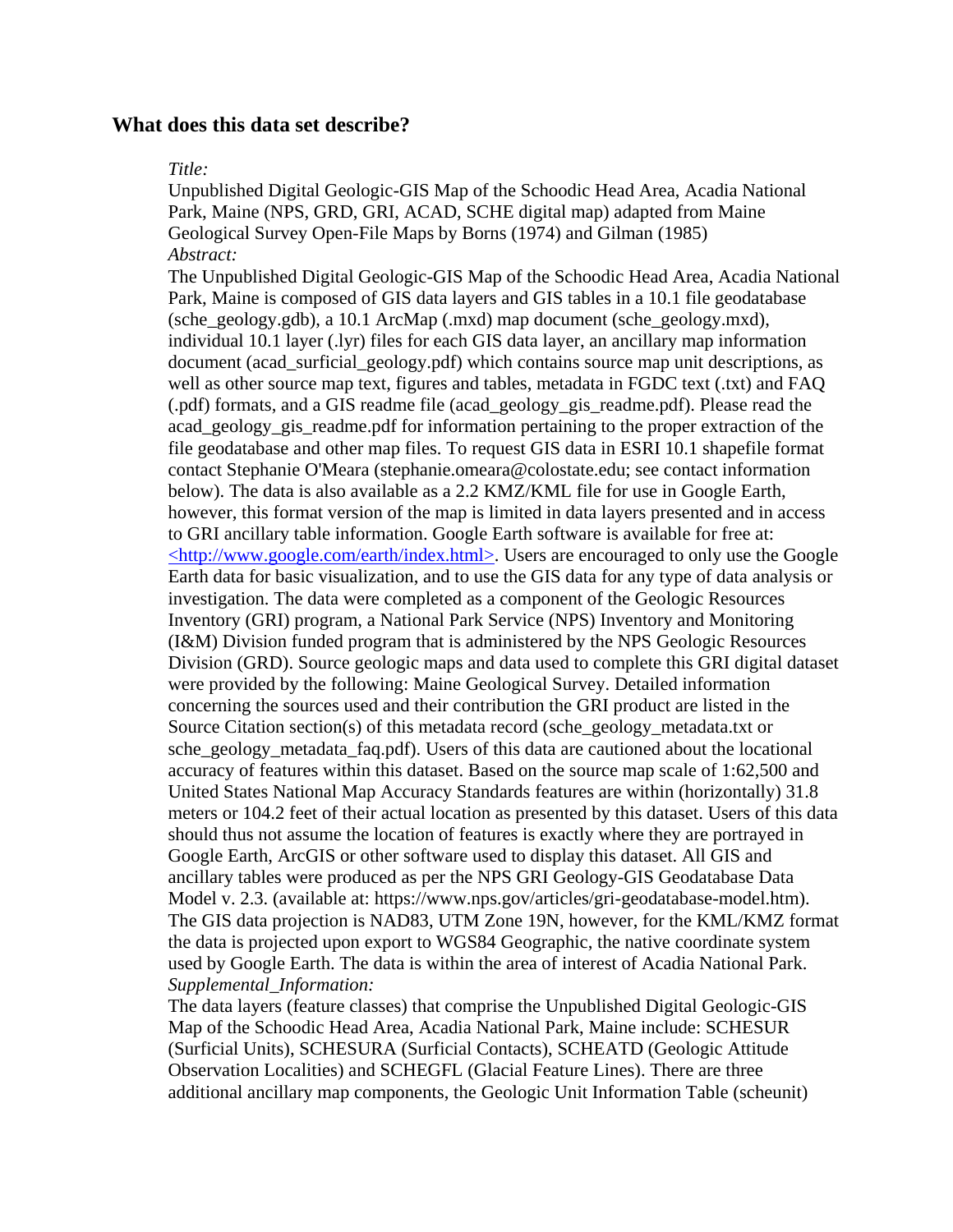Table, the Source Map Information Table (acadmap), and the Ancillary Map Information Document (acad\_surficial\_geology.pdf). Refer to the NPS GRI Geology-GIS Geodatabase Data Model v. 2.3 (available at: https://www.nps.gov/articles/grigeodatabase-model.htm) for detailed data layer (feature class) and table specifications including attribute field parameters, definitions and domains, and implemented topology rules and relationship classes. For the KML/KMZ format all or only some of the data layers are available. The KMZ file also possesses on-line links to the GRI program and its products, and to this readme document, the FAQ metadata, and the GRI ancillary map information document pertaining to this dataset/map.

### <span id="page-2-0"></span>1. **How should this data set be cited?**

National Park Service (NPS) Geologic Resources Inventory (GRI) program, 20190903, Unpublished Digital Geologic-GIS Map of the Schoodic Head Area, Acadia National Park, Maine (NPS, GRD, GRI, ACAD, SCHE digital map) adapted from Maine Geological Survey Open-File Maps by Borns (1974) and Gilman (1985).

## <span id="page-2-1"></span>2. **What geographic area does the data set cover?**

*West\_Bounding\_Coordinate:* -68.1244535413 *East\_Bounding\_Coordinate:* -67.9994463447 *North\_Bounding\_Coordinate:* 44.4167483577 *South\_Bounding\_Coordinate:* 44.2917478138

# <span id="page-2-2"></span>3. **What does it look like?**

Not applicable No browse graphic provided

# <span id="page-2-3"></span>4. **Does the data set describe conditions during a particular time period?**

Calendar\_Date: 03-Sep-2019 *Currentness\_Reference:* ground condition

# <span id="page-2-4"></span>5. **What is the general form of this data set?**

*Geospatial\_Data\_Presentation\_Form:* map

### <span id="page-2-5"></span>6. **How does the data set represent geographic features?**

- a. **How are geographic features stored in the data set?**
- b. **What coordinate system is used to represent geographic features?**

*Grid\_Coordinate\_System\_Name:* Universal Transverse Mercator *Universal\_Transverse\_Mercator: UTM\_Zone\_Number:* 19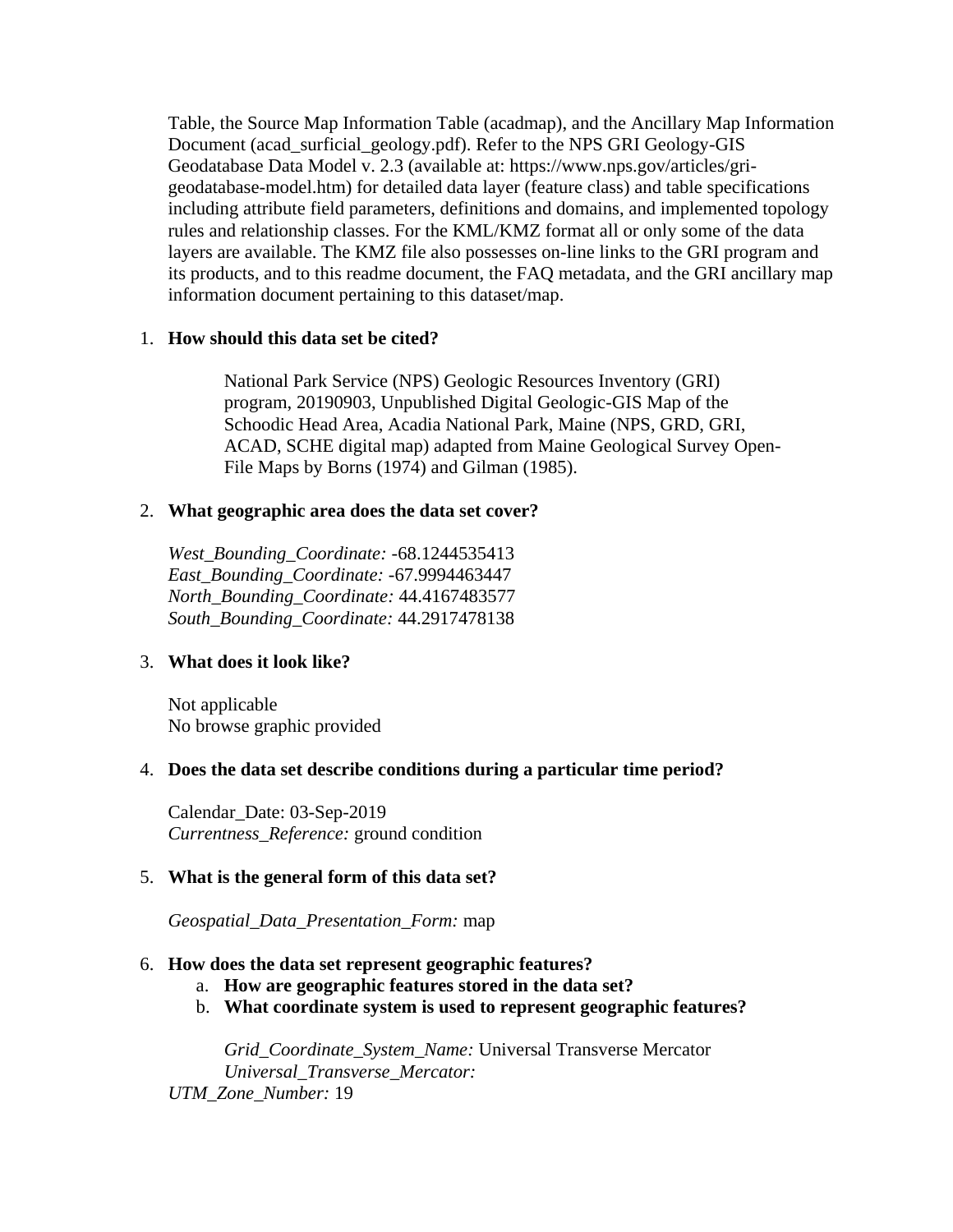*Transverse\_Mercator: Scale\_Factor\_at\_Central\_Meridian:* 0.999600 *Longitude\_of\_Central\_Meridian:* -69.0 *Latitude\_of\_Projection\_Origin:* 0.000000 *False\_Easting:* 500000.000000 *False\_Northing:* 0.000000

> Planar coordinates are encoded using coordinate pair Abscissae (x-coordinates) are specified to the nearest 0.000007 Ordinates (y-coordinates) are specified to the nearest 0.000007 Planar coordinates are specified in meters

The horizontal datum used is North American Datum of 1983. The ellipsoid used is Geodetic Reference System 80. The semi-major axis of the ellipsoid used is 6378137.000000. The flattening of the ellipsoid used is 1/298.257222.

#### <span id="page-3-0"></span>7. **How does the data set describe geographic features?**

*Entity\_and\_Attribute\_Overview:*

Refer to the NPS GRI Geology-GIS Geodatabase Data Model v. 2.3 (available at: https://www.nps.gov/articles/gri-geodatabase-model.htm) for detailed feature class and table attribute field parameters, definitions and domains, and implemented relationship classes, as well as for implemented feature class topology rules.

*Entity\_and\_Attribute\_Detail\_Citation:*

NPS GRI Geology-GIS Geodatabase Data Model v. 2.3. (available at: https://www.nps.gov/articles/gri-geodatabase-model.htm)

#### <span id="page-3-1"></span>**Who produced the data set?**

- <span id="page-3-2"></span>1. **Who are the originators of the data set?** (may include formal authors, digital compilers, and editors)
	- o National Park Service (NPS) Geologic Resources Inventory (GRI) program
- <span id="page-3-3"></span>2. **Who also contributed to the data set?**

Sarah Lowe and Stephanie O'Meara (Colorado State University)

#### <span id="page-3-4"></span>3. **To whom should users address questions about the data?**

Stephanie O'Meara Colorado State University Research Associate, Geologist/GIS Specialist/Data Manager 1201 Oak Ridge Drive, Suite 200 Fort Collins, Colorado 80525 USA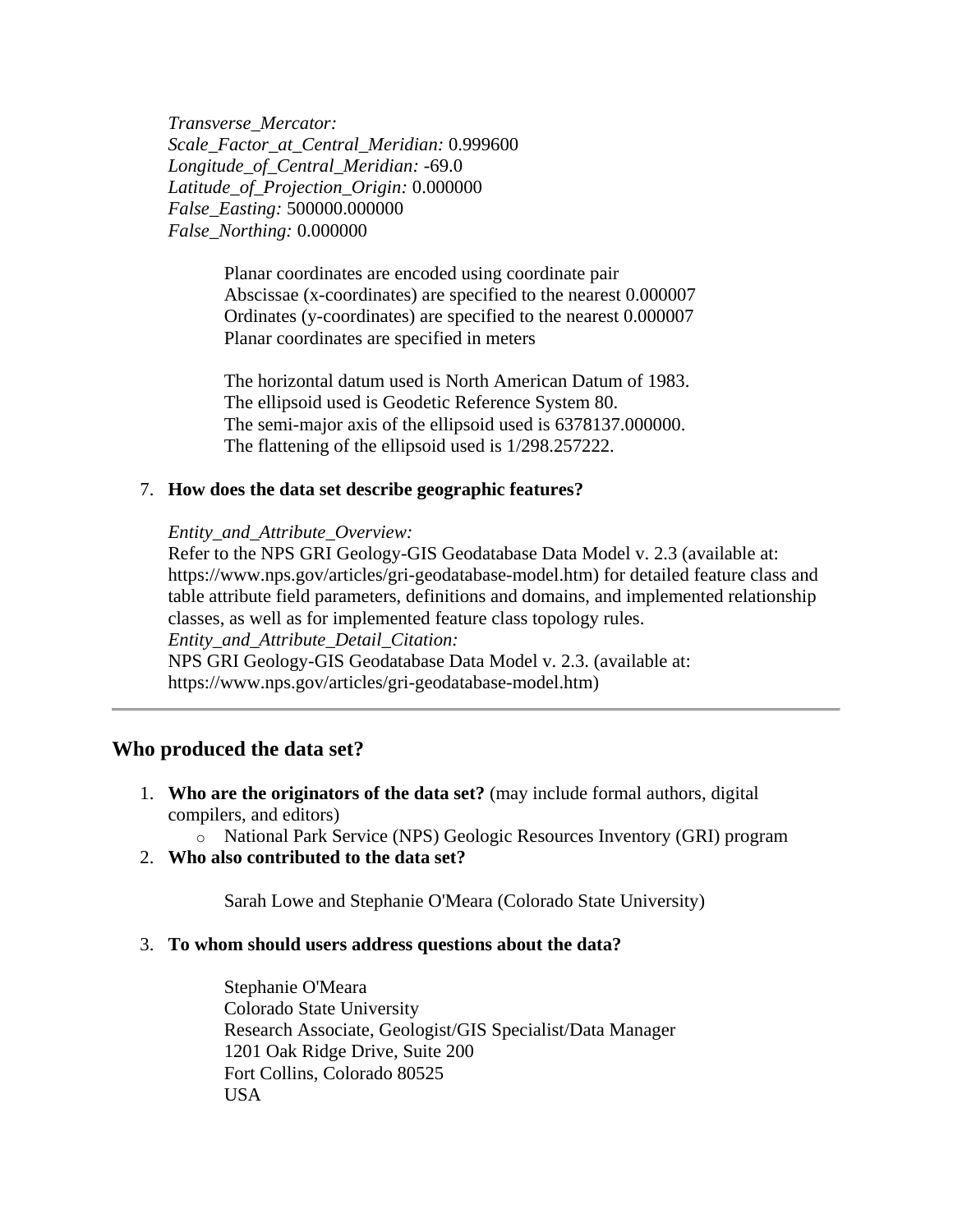(970) 491-6655 (voice) stephanie.omeara@colostate.edu

*Hours\_of\_Service:* 9:00 a.m. to 5:00 p.m. (MST), Monday - Friday

# <span id="page-4-0"></span>**Why was the data set created?**

The data are intended to assist NPS personnel in the protection and management of Acadia National Park.

# <span id="page-4-1"></span>**How was the data set created?**

### <span id="page-4-2"></span>1. **From what previous works were the data drawn?**

### **MGS Open-File Map 74-12** (source 1 of 2)

Borns, Harold W. Jr., 1974, Reconnaissance Surficial Geology of the Deer Isle [15-minute] Quadrangle, Maine: Open-File Map 74-12, Maine Geological Survey (MGS), Augusta, Maine.

*Type\_of\_Source\_Media:* digital image *Source\_Scale\_Denominator:* 62500

*Source\_Contribution:*

Geologic features present on the source map were digitized using a .TIF image of the map georeferenced in NAD83 UTM. The source map image was also used to attribute features, as well as to check (QC) line quality, both positionally and spatially, and feature attribution. Ancillary source map text, including unit descriptions, and graphics, if present, were captured, formatted and added to the ancillary map information document. See the Process Step section for additional information.

**MGS Progress Map PROG-71** (source 2 of 2)

Gilman, Richard A., 1985, Bedrock Geologic Map of the Bar Harbor 15' Quadrangle, Maine: Progress Map PROG-71, Maine Geological Survey (MGS), Augusta, Maine.

*Type\_of\_Source\_Media:* digital image *Source\_Scale\_Denominator:* 62500 *Source\_Contribution:*

Geologic features present on the source map were digitized using a .TIF image of the map georeferenced in NAD83 UTM. The source map image was also used to attribute features, as well as to check (QC) line quality, both positionally and spatially, and feature attribution. Ancillary source map text, including unit descriptions, and graphics, if present, were captured, formatted and added to the ancillary map information document. See the Process Step section for additional information.

### <span id="page-4-3"></span>2. **How were the data generated, processed, and modified?**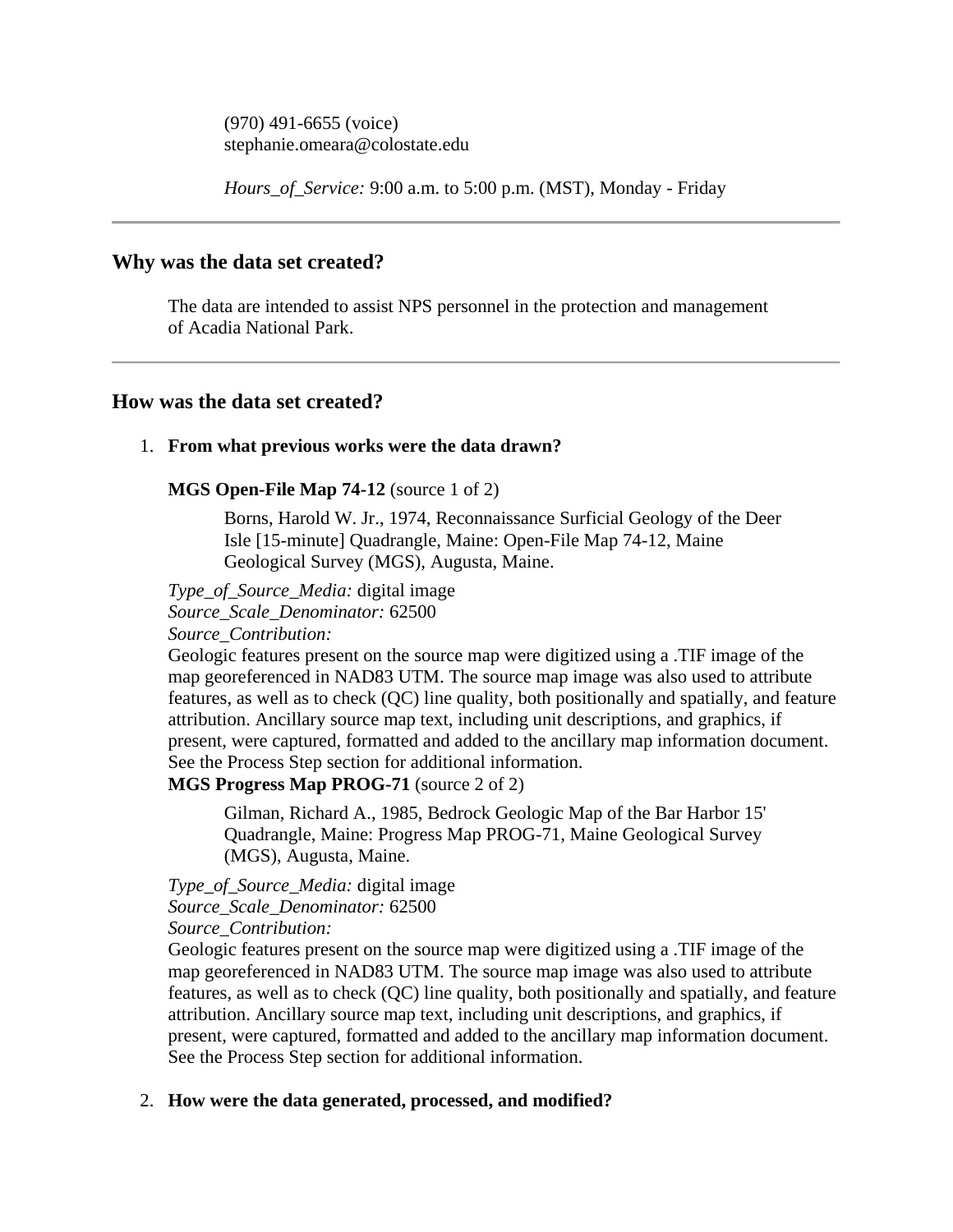Date: 03-Sep-2019 (process 1 of 1)

1.) GIS features were digitized from a TIF image of the source map georeferenced in NAD83 UTM coordinates. See the Source Information Contribution section(s) for specific source map details. Geology features were digitized into a data model compliant geodatabase. For details on the GRI data model see the NPS GRI Geology-GIS Geodatabase Data Model v. 2.3 (available at:

[<http://science.nature.nps.gov/im/inventory/geology/GeologyGISDataModel.cfm>\)](http://science.nature.nps.gov/im/inventory/geology/GeologyGISDataModel.cfm). 2.) Line quality was checked against the source scan to ensure that GIS features were represented accurately, both positionally and spatially. 3.) Feature attribution was derived using the source map. 4.) Data Model topology rules were validated for all features and any topology errors corrected. 5.) Quality control (QC) consisting of a visual check of the data against its source, as well as running a GRI developed ArcObjects tool to check for GRI data model validation and feature-related consistency, was conducted. 6.) The UNIT and MAP tables were populated and checked against the source(s). Relationship classes were also added and used to ensure attribution consistency between feature class and table attribution. 7.) Feature symbology was produced for all feature classes. An attempt was made to best match symbology to its source map, however, in some cases feature symbology maybe slightly modified, primarily based on the limitations of the ArcGIS geology styles. In some cases, however, symbology may have been modified to reconcile differences from multiple sources. 8.) An ArcMap Document was produced, in part by a GRI finalize mxd tool, and layer (.lyr) files saved for all data layers. 9.) The ancillary map information PDF document, see the Supplemental Information section for additional information, was produced from textual information and figures present on the source map(s) and/or in digital data files. If applicable, source map images were produced at 150dpi or greater resolution and optical character recognition (OCR) software was used to produce text from source map text. The text, source map images and other ancillary source map information were added to a Help  $\&$  Manual (.hmxz) template file. The .hmxz file was then compiled to produce the ancillary map information document. Any compilation errors were then checked and corrected and the document was reviewed for content, usability and grammatical errors. 10.) A Google Earth .kmz/.kml file was produced from the finalized ArcMap document and geodatabase with certain UNIT table fields appended to each feature class prior to export.

Person who carried out this activity:

Stephanie O'Meara Colorado State University Research Associate, Geologist/GIS Specialist/Data Manager 1201 Oak Ridge Drive, Suite 200 Fort Collins, Colorado 80525-5589 USA

(970) 491-6655 (voice) stephanie.omeara@colostate.edu

*Hours\_of\_Service:* 9:00 a.m. to 5:00 p.m. (MST), Monday - Friday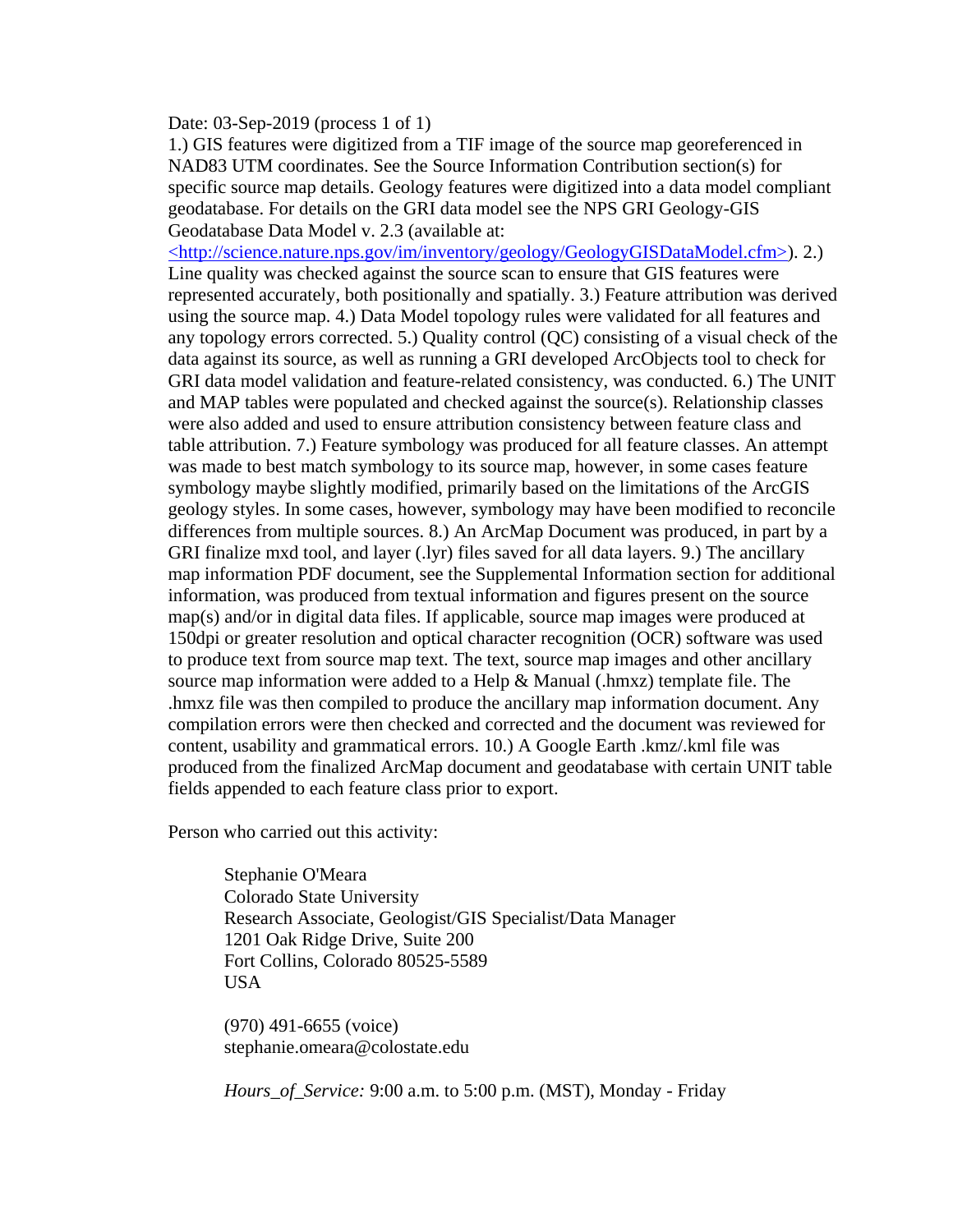Data sources used in this process:

- o MGS Open-File Map 74-12, MGS Progress Map PROG-71
- <span id="page-6-0"></span>3. **What similar or related data should the user be aware of?**

National Park Service Geologic Resources Inventory (GRI) program, 20190903, Metadata for the Unpublished Digital Geologic-GIS Map of the Schoodic Head Area, Acadia National Park, Maine (NPS, GRD, GRI, ACAD, SCHE digital map).

# <span id="page-6-1"></span>**How reliable are the data; what problems remain in the data set?**

### <span id="page-6-2"></span>1. **How well have the observations been checked?**

Feature and table attribution was derived and checked with the source map(s). Attribution was checked (QCd) for errors. Users of this data are advised to FULLY and CAREFULLY READ the "DISTRIBUTION LIABILITY" section of this metadata before using the data.

### <span id="page-6-3"></span>2. **How accurate are the geographic locations?**

Data was digitized from a georeferenced source map TIF image(s) (300dpi). Users of this data are cautioned about the locational accuracy of features within this dataset. Based on the source map scale and United States National Map Accuracy Standards features are within (horizontally) 31.8 meters or 104.2 feet of their actual location as presented by this dataset. Users of this data should thus not assume the location of features is exactly where they portrayed are in ArcGIS or other software used to display this dataset. The PRECISION of any Shapefile (.shp) files is DOUBLE. The maximum root mean square (RMS) horizontal accuracy of the georeferenced image as measured in ArcMap is 8.5 meters. Coordinate tics on the georeferenced (registered and rectified) source map image(s) were checked against control points that had the exact specified coordinates of the tic. The direct distance between the image tic and its control point were measured. All measured distances were less than 50% of the required distance to meet National Map Accuracy Standards (1/50th of an inch for maps at 1:20,000 scale and smaller). Features were checked (QCd) after digitizing for positional accuracy errors using the georeferenced source map image.

### <span id="page-6-4"></span>3. **How accurate are the heights or depths?**

No vertical coordinates are present in this GRI digital dataset.

# <span id="page-6-5"></span>4. **Where are the gaps in the data? What is missing?**

All data is considered complete to the extent of the source map(s).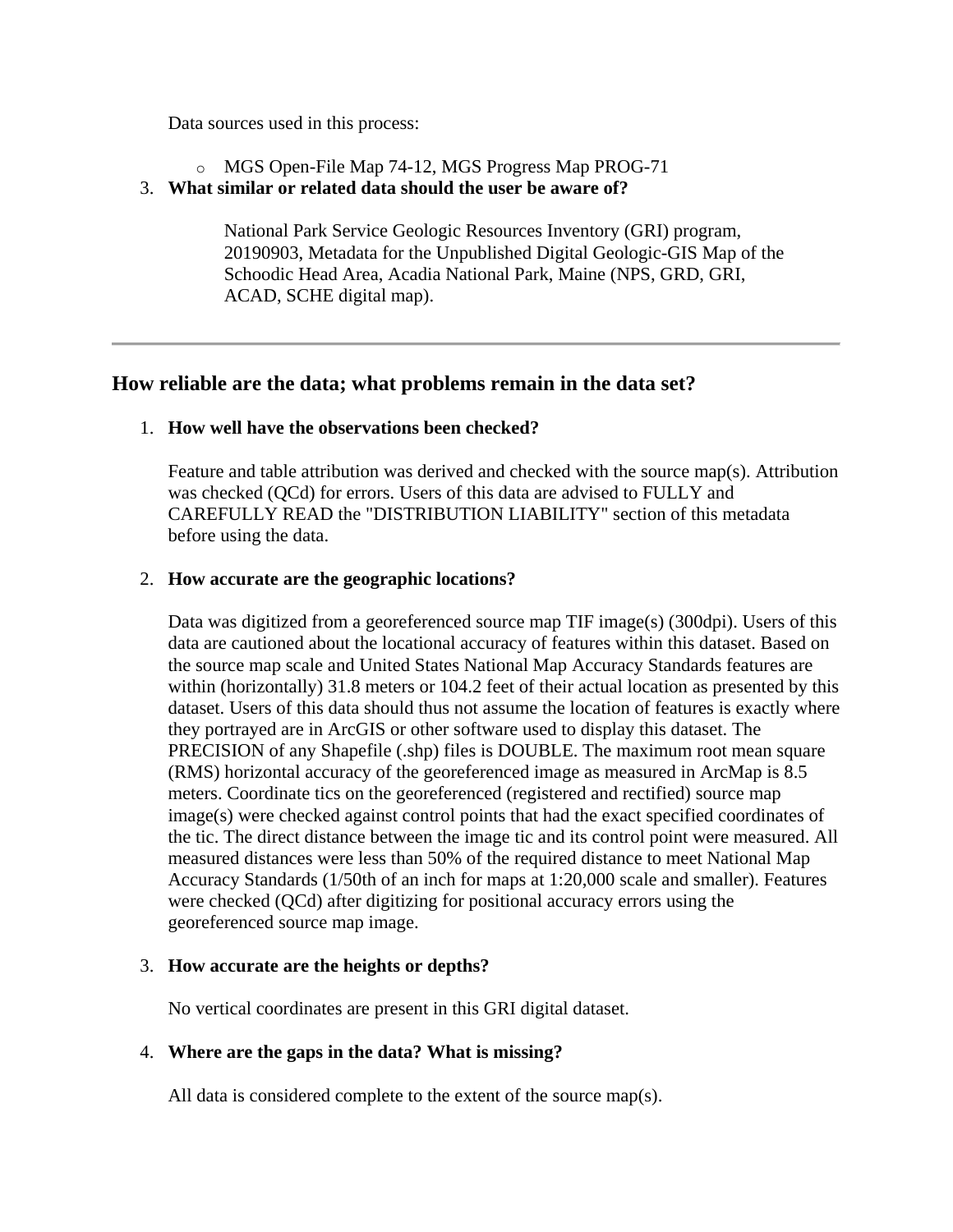#### <span id="page-7-0"></span>5. **How consistent are the relationships among the observations, including topology?**

GIS data in 10.1 file geodatabase and 2.2 KML/KMZ file formats.

### <span id="page-7-2"></span><span id="page-7-1"></span>**How can someone get a copy of the data set?**

#### **Are there legal restrictions on access or use of the data?**

*Access\_Constraints:* None

*Use\_Constraints:*

Not for use at scale greater than 1:62,500 (source map scale). Users of this data are cautioned about the locational accuracy of features within this dataset. Based on the source map scale and United States National Map Accuracy Standards features are within (horizontally) 31.8 meters or 104.2 feet of their actual location as presented by this dataset. Users of this data should thus not assume the location of features is exactly where they are portrayed in Google Earth, ArcGIS or other software used to display this dataset.

#### <span id="page-7-3"></span>1. **Who distributes the data set?** (Distributor 1 of 1)

Stephanie O'Meara Colorado State University Research Associate, Geologist/GIS Specialist/Data Manager 1201 Oak Ridge Drive, Suite 200 Fort Collins, Colorado 80525 USA

(970) 491-6655 (voice) stephanie.omeara@colostate.edu

*Hours\_of\_Service:* 8:00 a.m. to 4:00 p.m. (MST), Monday - Friday *Contact\_Instructions:* GRI data are available at: [<http://irma.nps.gov/App/Reference/Search>](http://irma.nps.gov/App/Reference/Search)

#### <span id="page-7-4"></span>2. **What's the catalog number I need to order this data set?**

GIS map data available in 10.1 file geodatabase format (in sche geology gdb.zip) and in 2.2 KML/KMZ format (in sche<sup>qeology\_kml.zip</sup>)

#### <span id="page-7-5"></span>3. **What legal disclaimers am I supposed to read?**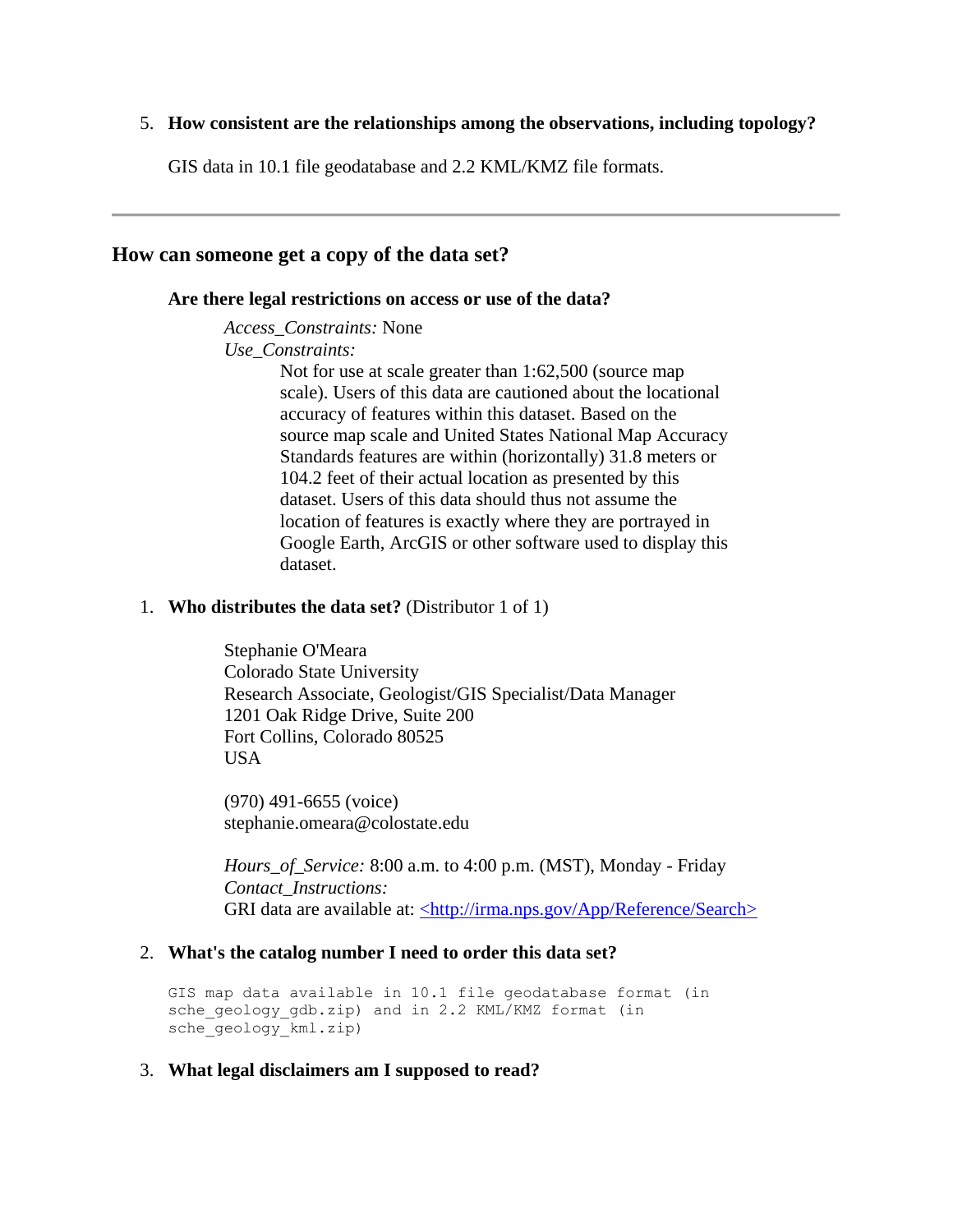The National Park Service shall not be held liable for improper or incorrect use of the data described and/or contained herein. These data and related graphics are not legal documents and are not intended to be used as such.

The information contained in these data is dynamic and may change over time. The data are not better than the original sources from which they were derived. It is the responsibility of the data user to use the data appropriately and consistent within the limitations of geospatial data in general and these data in particular. The related graphics are intended to aid the data user in acquiring relevant data; it is not appropriate to use the related graphics as data.

The National Park Service gives no warranty, expressed or implied, as to the accuracy, reliability, or completeness of these data. It is strongly recommended that these data are directly acquired from an NPS server and not indirectly through other sources which may have changed the data in some way. Although these data have been processed successfully on a computer system at the National Park Service, no warranty, expressed or implied is made regarding the utility of the data on another system or for general scientific purposes, nor shall the act of distribution constitute any such warranty. This disclaimer applies to both to individual use of the data and aggregate use with other data.

## <span id="page-8-0"></span>4. **How can I download or order the data?**

### o **Availability in digital form:**

| Data format: | GDB (version ArcGIS 10.1) GIS (geodatabase format) map<br>download (sche_geology_gdb.zip) Size: 0.296 |
|--------------|-------------------------------------------------------------------------------------------------------|
|              | Network links: NPS Data Store, https://irma.nps.gov/DataStore/                                        |
| Data format: | KML/KMZ (version 2.2) Google Earth (kml/kmz format) map<br>download (sche_geology_kml.zip) Size: 0.5  |
|              | Network links: NPS Data Store, https://irma.nps.gov/DataStore/                                        |
| Data format: | PDF (version 9) Ancillary Map Information Document Size:<br>44.19                                     |
|              | <b>Network links:</b> NPS Data Store, https://irma.nps.gov/DataStore/                                 |
|              | <b>Data format:</b> PDF (version 9) GIS Readme Document Size: 0.1                                     |
|              | Network links: NPS Data Store, https://irma.nps.gov/DataStore/                                        |
| Data format: | PDF (version 9) FAQ Metadata File Size: 0.1                                                           |
|              | <b>Network links:</b> NPS Data Store, https://irma.nps.gov/DataStore/                                 |

- o **Cost to order the data:** None
- o **Special instructions:**